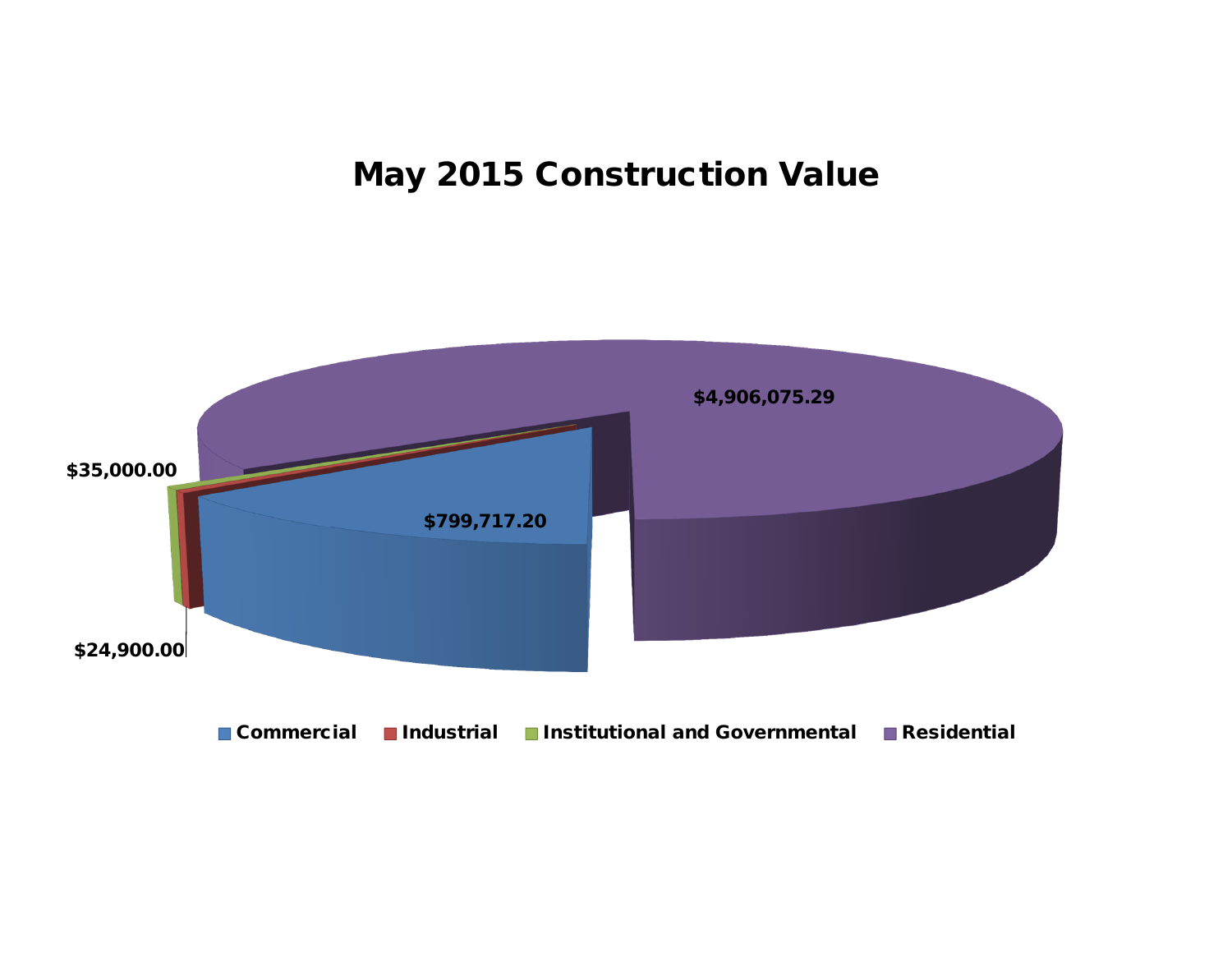**Jerry D. Dolcetti, RPPCommissioner**

**F. P. PozzebonChief Building Official**

**Total:**



**ENGINEERING & PLANNING DEPARTMENT**

**Building Division**

**Tel: (705) 759-5410Fax: (705) 541-7165**

Generated 2015/06/02 at 11:50 AM

### **BUILDING PERMITS SUMMARY 2015/05/01 to 2015/05/31**

| <b>Building Type</b>                      |                                  | <b>New Construction</b>  |                      |                                  | <b>Alterations and Additions</b> |                      | <b>Total</b>                     |                          |                      |
|-------------------------------------------|----------------------------------|--------------------------|----------------------|----------------------------------|----------------------------------|----------------------|----------------------------------|--------------------------|----------------------|
|                                           | <b>Num</b><br>of<br><b>Units</b> | Num of<br><b>Permits</b> | <b>Value of Work</b> | <b>Num</b><br>of<br><b>Units</b> | Num of<br><b>Permits</b>         | <b>Value of Work</b> | <b>Num</b><br>of<br><b>Units</b> | Num of<br><b>Permits</b> | <b>Value of Work</b> |
| Commercial                                |                                  |                          |                      |                                  |                                  |                      |                                  |                          |                      |
| Indoor recreational<br>building           | 0                                | $\mathbf 0$              | \$0.00               | $\pmb{0}$                        | $\overline{2}$                   | \$109,950.00         | $\mathbf 0$                      | $\overline{2}$           | \$109,950.00         |
| Motor vehicle show<br>room (new and used) | 0                                | $\mathbf 0$              | \$0.00               | $\pmb{0}$                        |                                  | \$2,500.00           | $\mathbf 0$                      | $\mathbf{1}$             | \$2,500.00           |
| Office building                           | 0                                | $\pmb{0}$                | \$0.00               | $\pmb{0}$                        | 3                                | \$144,267.20         | $\mathbf 0$                      | 3                        | \$144,267.20         |
| Outdoor recreational<br>building          | 0                                | 0                        | \$0.00               | $\pmb{0}$                        |                                  | \$17,000.00          | $\Omega$                         | 1                        | \$17,000.00          |
| Restaurant                                | 0                                | 0                        | \$0.00               | $\pmb{0}$                        | $\overline{2}$                   | \$20,000.00          | 0                                | $\overline{2}$           | \$20,000.00          |
| Retail and wholesale<br>outlets           | 0                                | $\mathbf 0$              | \$0.00               | $\mathbf 0$                      | 6                                | \$167,000.00         | 0                                | 6                        | \$167,000.00         |
| Retail complex                            | $\pmb{0}$                        | 0                        | \$0.00               | $\pmb{0}$                        | 6                                | \$339,000.00         | 0                                | $\,6$                    | \$339,000.00         |
| Total:                                    | $\mathbf 0$                      | $\mathbf 0$              | \$0.00               | $\pmb{0}$                        | 21                               | \$799,717.20         | $\pmb{0}$                        | 21                       | \$799,717.20         |
| <b>Industrial</b>                         |                                  |                          |                      |                                  |                                  |                      |                                  |                          |                      |
| Communication<br>building                 | 0                                | $\mathbf 0$              | \$0.00               | $\mathbf 0$                      |                                  | \$16,400.00          | $\mathbf{0}$                     | 1                        | \$16,400.00          |
| Primary industry<br>building              | 0                                | $\mathbf 0$              | \$0.00               | $\pmb{0}$                        |                                  | \$1,500.00           | $\mathbf 0$                      | 1                        | \$1,500.00           |
| Transportation<br>terminal                | $\mathbf 0$                      | $\mathbf 0$              | \$0.00               | $\mathbf 0$                      |                                  | \$7,000.00           | $\mathbf 0$                      | 1                        | \$7,000.00           |
| Total:                                    | $\pmb{0}$                        | $\mathbf 0$              | \$0.00               | $\pmb{0}$                        | 3                                | \$24,900.00          | 0                                | $\mathbf{3}$             | \$24,900.00          |
| <b>Institutional and Governmental</b>     |                                  |                          |                      |                                  |                                  |                      |                                  |                          |                      |
| Day care, nursing<br>home, rest home,     | 0                                | 0                        | \$0.00               | $\mathbf 0$                      |                                  | \$5,000.00           | $\pmb{0}$                        | 1                        | \$5,000.00           |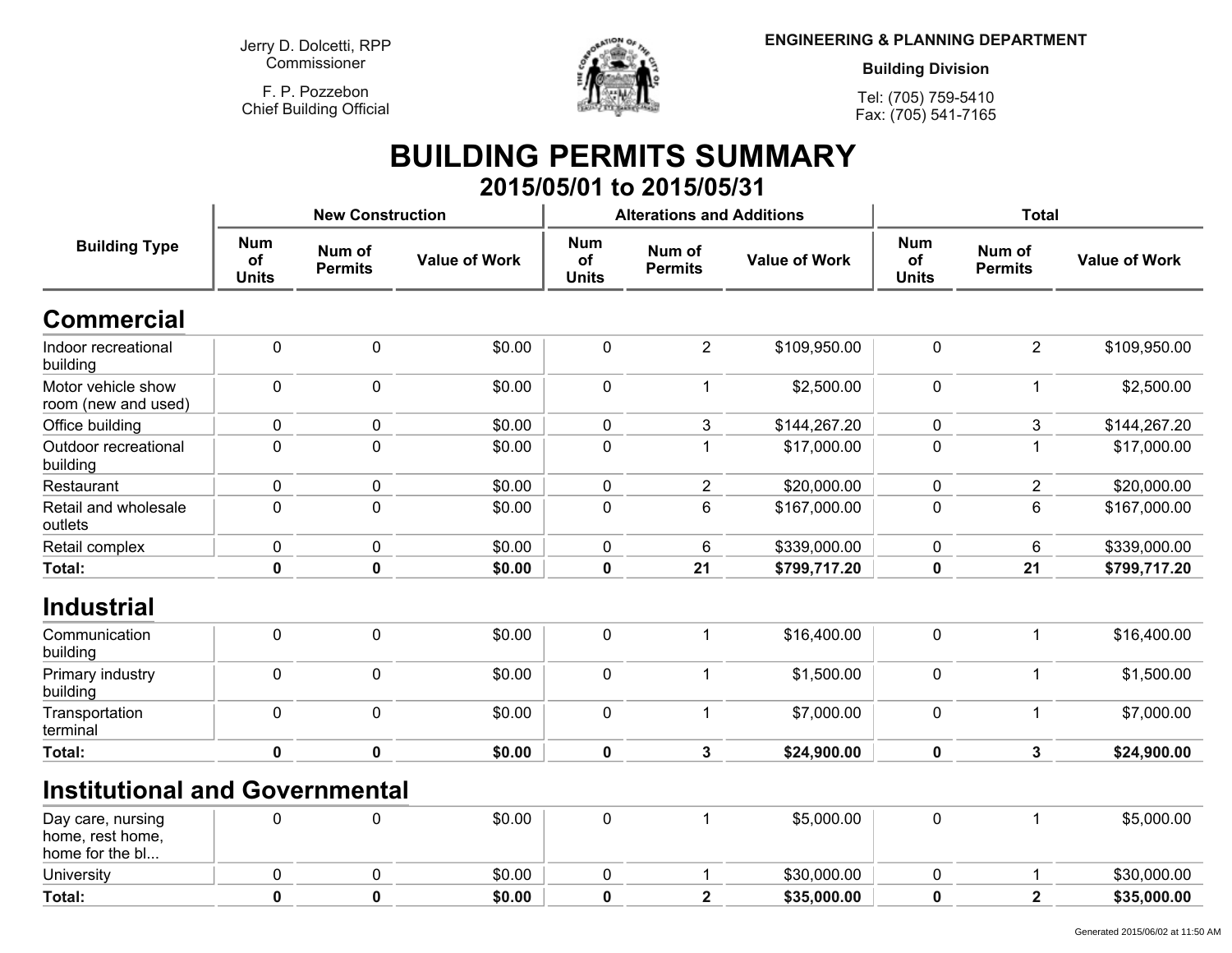#### **Residential**

| <b>Grand Total:</b>                                      | 11 | 11 | \$3,062,788.00 |   | 168 | \$2,702,904.49 | 11 | 179 | \$5,765,692.49 |
|----------------------------------------------------------|----|----|----------------|---|-----|----------------|----|-----|----------------|
| Total:                                                   | 11 | 11 | \$3,062,788.00 | 0 | 142 | \$1,843,287.29 | 11 | 153 | \$4,906,075.29 |
| Single House                                             |    |    | \$3,062,788.00 |   | 134 | \$1,749,753.24 | 11 | 145 | \$4,812,541.24 |
| Semi-Detached or<br>Double (side by side),<br>single-att |    | 0  | \$0.00         | 0 |     | \$3,500.00     |    |     | \$3,500.00     |
| Row House                                                |    |    | \$0.00         |   |     | \$5,000.00     |    |     | \$5,000.00     |
| Apartment -<br>Condominium                               |    | 0  | \$0.00         | 0 |     | \$43,000.00    |    |     | \$43,000.00    |
| Apartment                                                |    |    | \$0.00         | 0 | 4   | \$42,034.05    |    |     | \$42,034.05    |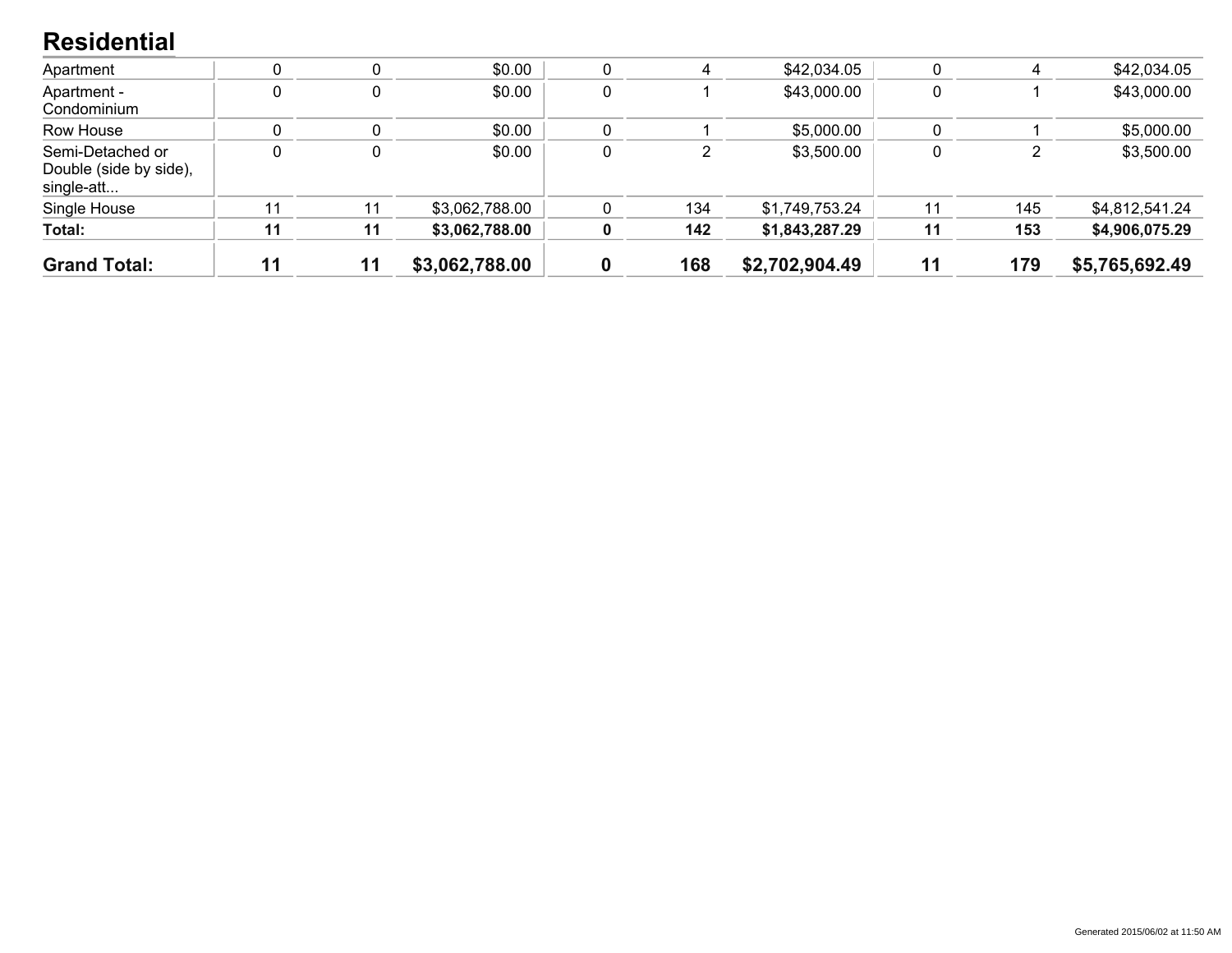**Jerry D. Dolcetti, RPPCommissioner**

**F. P. PozzebonChief Building Official**



**ENGINEERING & PLANNING DEPARTMENT**

**Building Division**

**Tel: (705) 759-5410Fax: (705) 541-7165**

### **DEMOLITION PERMITS SUMMARY 2015/05/01 to 2015/05/31**

| <b>Building Type</b>                      | <b>New Construction</b> |                          |                         |                        | <b>Alterations and Additions</b> |                      | <b>Total</b>           |                          |                      |
|-------------------------------------------|-------------------------|--------------------------|-------------------------|------------------------|----------------------------------|----------------------|------------------------|--------------------------|----------------------|
|                                           | Num of<br><b>Units</b>  | Num of<br><b>Permits</b> | Value of<br><b>Work</b> | Num of<br><b>Units</b> | Num of<br><b>Permits</b>         | <b>Value of Work</b> | Num of<br><b>Units</b> | Num of<br><b>Permits</b> | <b>Value of Work</b> |
| <b>Commercial</b>                         |                         |                          |                         |                        |                                  |                      |                        |                          |                      |
| Motor vehicle show<br>room (new and used) | $\mathbf{0}$            | 0                        | \$0.00                  | 0                      |                                  | \$76,000.00          | 0                      |                          | \$76,000.00          |
| Office building                           | $\mathbf 0$             | 0                        | \$0.00                  | 0                      |                                  | \$10,000.00          | $\mathbf 0$            |                          | \$10,000.00          |
| Total:                                    | 0                       | 0                        | \$0.00                  | $\mathbf 0$            | $\mathbf 2$                      | \$86,000.00          | $\mathbf 0$            | 2                        | \$86,000.00          |
| <b>Residential</b>                        |                         |                          |                         |                        |                                  |                      |                        |                          |                      |
| Apartment                                 | $\Omega$                | $\mathbf{0}$             | \$0.00                  | $-2$                   | 2                                | \$12,500.00          | $-2$                   | 2                        | \$12,500.00          |
| Single House                              | 0                       | 0                        | \$0.00                  | -6                     | 11                               | \$49,035.00          | -6                     | 11                       | \$49,035.00          |
| Total:                                    | 0                       | $\boldsymbol{0}$         | \$0.00                  | -8                     | 13                               | \$61,535.00          | $-8$                   | 13                       | \$61,535.00          |
| <b>Grand Total:</b>                       | 0                       | $\boldsymbol{0}$         | \$0.00                  | -8                     | 15                               | \$147,535.00         | -8                     | 15                       | \$147,535.00         |